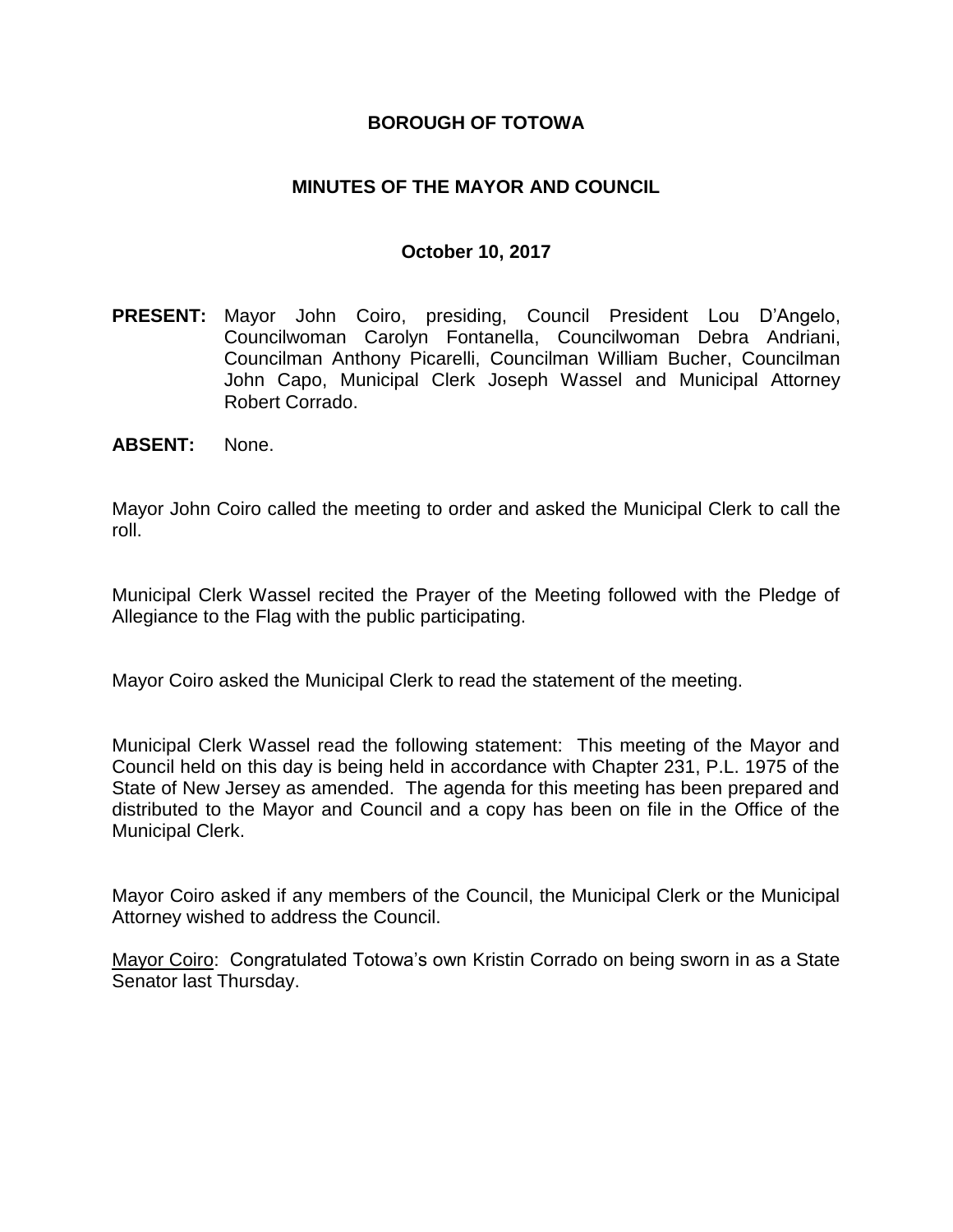## CITIZENS HEARD:

Mike Mahometa, 269 Lincoln Avenue: 1) Said that the DPW did a good job of removing graffiti from the rocks at the PAL. 2) Stated that on Union Boulevard on the other side of Route 46 where they were going to put a data center, asked why we can't put a huge warehouse there. Mayor Coiro: Responded that we don't own the property and Digital Realty who is the owner is currently leasing to PSE&G and they may or may not proceed with the data center(s) going forward.

There was a motion by Councilman D'Angelo, seconded by Councilwoman Fontanella to approve the Minutes of the Mayor and Council for the meeting of September 26, 2017. On roll call vote, all members of the Council present voted in the affirmative.

#### COMMITTEE ON FINANCE:

There was a motion by Councilman Picarelli, seconded by Councilman D'Angelo to approve Resolution No. 2017-21 for the payment of bills. On roll call vote, all members of the Council present voted in the affirmative.

There was a motion by Councilman Picarelli, seconded by Councilman D'Angelo to adopt the following resolution authorizing the Treasurer is issue refunds to various property owners pursuant to State Tax Court judgments. On roll call vote, all members of the Council present voted in the affirmative.

#### RESOLUTION

WHEREAS, there has been a State Tax Court judgment to reduce the evaluation on the following.

NOW, THEREFORE, BE IT RESOLVED, that the Treasurer of the Borough of Totowa is authorized to refund this amount.

| <b>BLK</b> | LOT | <b>PROPERTY/OWNER</b>                        | <b>PAYABLE TO</b>                                                                                                                                | <b>YEAR</b> | <b>FROM</b> | <u>TO</u> | <u>AMOUNT</u> |
|------------|-----|----------------------------------------------|--------------------------------------------------------------------------------------------------------------------------------------------------|-------------|-------------|-----------|---------------|
| 158        | 3   | 12 Vreeland Ave.<br><b>MCP Associates LP</b> | Lasser Hochman, L.L.C.<br><b>Trust Account</b><br>Mail To:<br>Lasser Hochman LLC<br>75 Eisenhower Parkway<br>Suite No. 120<br>Roseland, NJ 07068 | 2013        | 10.200.000  | 9.500.000 | \$14,721.00   |
|            |     |                                              |                                                                                                                                                  |             |             |           |               |

Minutes 10/10/2017 Page 2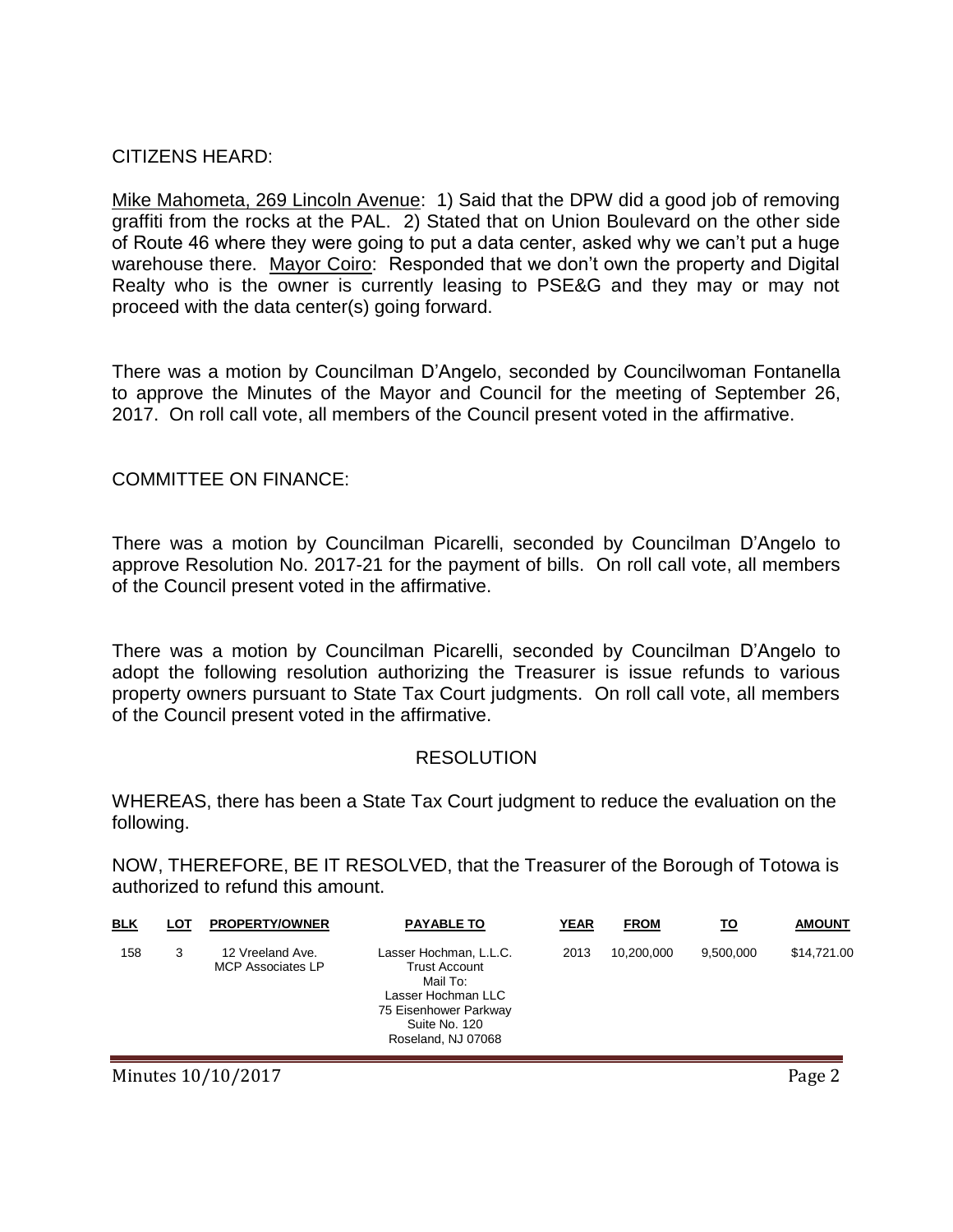| 158<br>158<br>158<br>158               | 3<br>3<br>3<br>3                                                  | (same as above)<br>(same as above)<br>(same as above)<br>(same as above)                                       | (same as above)<br>(same as above)<br>(same as above)<br>(same as above)                                                       | 2014<br>2015<br>2016<br>2017                 | 10,200,000<br>12,200,000<br>10,200,000<br>12,200,000                             | 9,500,000<br>9,500,000<br>9,500,000<br>9,500,000                           | \$14,854.00<br>\$15,988.00<br>\$16,443.00<br>\$16,513.00<br>Applied to 4 <sup>th</sup><br>(No Refund)                               |
|----------------------------------------|-------------------------------------------------------------------|----------------------------------------------------------------------------------------------------------------|--------------------------------------------------------------------------------------------------------------------------------|----------------------------------------------|----------------------------------------------------------------------------------|----------------------------------------------------------------------------|-------------------------------------------------------------------------------------------------------------------------------------|
|                                        |                                                                   |                                                                                                                |                                                                                                                                |                                              |                                                                                  | <b>Total check</b>                                                         | \$62,006.00                                                                                                                         |
| 170.03                                 | 7                                                                 | 4 Taft Road<br>4 Taft Road LLC                                                                                 | "Michael A. Vespasiano,<br>Attorney Trust Account"<br>Mail To:<br>Michael A. Vespasiano<br>31 Main Street<br>Chatham, NJ 07928 | 2012                                         | 4,501,400                                                                        | 2,700,000                                                                  | \$37,108.84                                                                                                                         |
| 170.03<br>170.03<br>170.03<br>170.03   | 7<br>$\overline{7}$<br>$\overline{7}$<br>$\overline{7}$           | (same as above)<br>(same as above)<br>(same as above)<br>(same as above)                                       | (same as above)<br>(same as above)<br>(same as above)<br>(same as above)                                                       | 2013<br>2014<br>2015<br>2016                 | 4,501,400<br>4,501,400<br>4,501,400<br>4,501,400                                 | 2,700,000<br>3,800,000<br>4,000,000<br>4,150,000                           | \$37,883.44<br>\$14,883.71<br>\$11,451.98<br>\$8,254.39                                                                             |
|                                        |                                                                   |                                                                                                                |                                                                                                                                |                                              |                                                                                  | <b>Total check</b>                                                         | \$109,582.36                                                                                                                        |
| 174                                    | $\overline{7}$                                                    | 255 Route 46<br><b>Marbil Realty Corp</b>                                                                      | (same as above)                                                                                                                | 2011                                         | 10,500,000                                                                       | 9,000,000                                                                  | \$29,475.00                                                                                                                         |
| 174<br>174<br>174<br>174<br>174<br>174 | 7<br>$\overline{7}$<br>7<br>$\overline{7}$<br>$\overline{7}$<br>7 | (same as above)<br>(same as above)<br>(same as above)<br>(same as above)<br>(same as above)<br>(same as above) | (same as above)<br>(same as above)<br>(same as above)<br>(same as above)<br>(same as above)<br>(same as above)                 | 2012<br>2013<br>2014<br>2015<br>2016<br>2017 | 10,500,000<br>10,500,000<br>10,500,000<br>10,500,000<br>10,500,000<br>10,500,000 | 9,000,000<br>9,000,000<br>9,000,000<br>9,000,000<br>9,000,000<br>9,500,000 | \$30,900.00<br>\$31,545.00<br>\$31,830.00<br>\$34,260.00<br>\$35,235.00<br>\$23,590.00<br>Applied to 4 <sup>th</sup><br>(No Refund) |
|                                        |                                                                   |                                                                                                                |                                                                                                                                |                                              |                                                                                  | <b>Total check</b>                                                         | \$193,245.00                                                                                                                        |
| 179                                    | 2.02                                                              | 10-40 Gordon Drive<br>Hasar LLC &<br>Paradiso c/o F.<br>Pharmacy                                               | Saiber, Attorney Trust Account<br>Mail To:<br>Saiber LLC<br>18 Columbia Tpke                                                   | 2015                                         | 3,300,000                                                                        | 3,000,000                                                                  | \$6,852.00                                                                                                                          |
|                                        |                                                                   |                                                                                                                | Suite 200<br>Florham Park, NJ 07932                                                                                            |                                              |                                                                                  | <b>Total check</b>                                                         | \$6,852.00                                                                                                                          |

There was a motion by Councilman Picarelli, seconded by Councilman D'Angelo to adopt the following Resolution Authorizing A Settlement In Litigation Filed In Superior Court Of New Jersey, Law Division, Civil Part, Passaic County Bearing Docket No. PAS-L-000789-17. On roll call vote, all members of the Council present voted in the affirmative.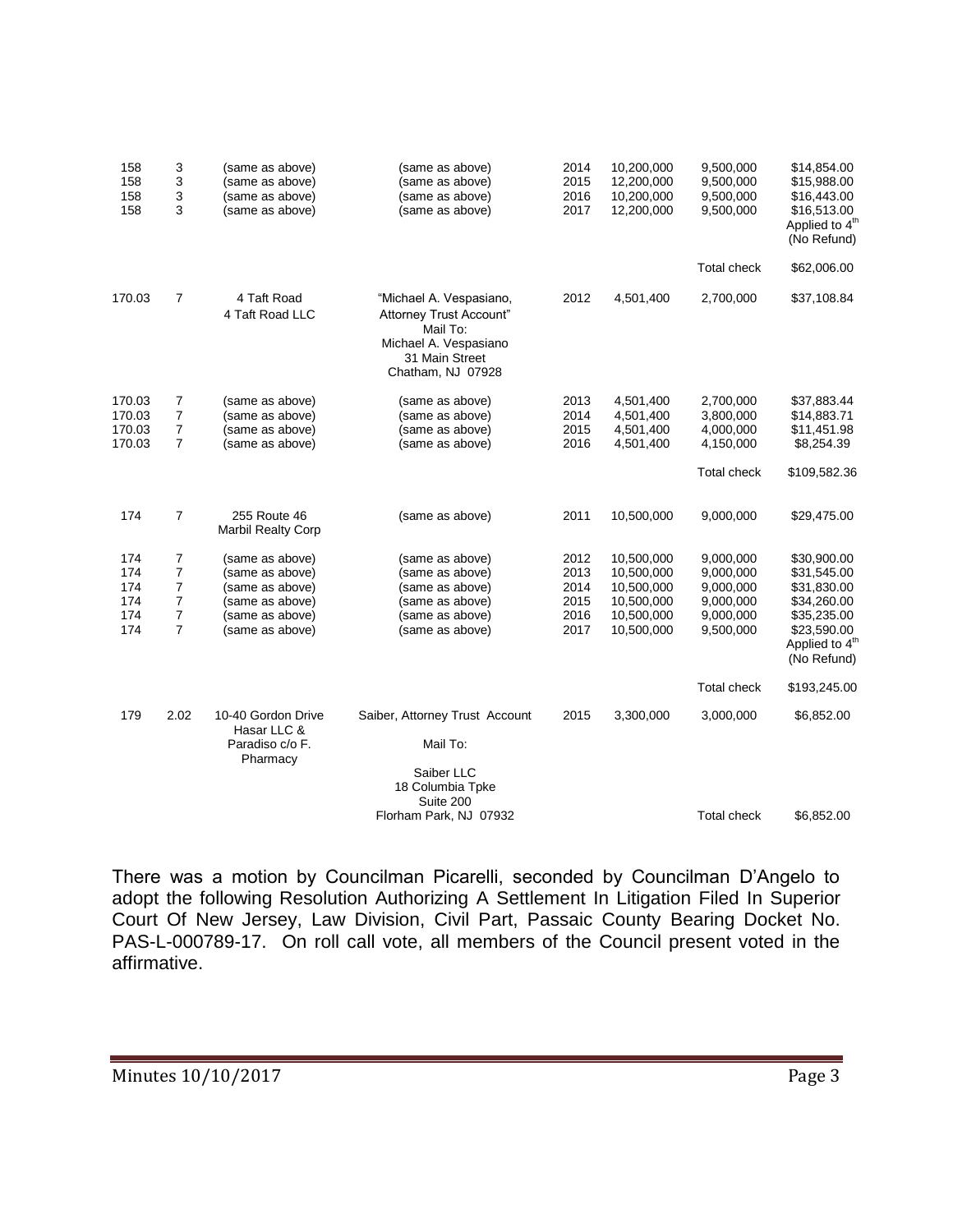# RESOLUTION NO. 110-2017

### RESOLUTION AUTHORIZING A SETTLEMENT IN LITIGATION FILED IN THE SUPERIOR COURT OF NEW JERSEY, LAW DIVISION, CIVIL PART, PASSAIC COUNTY BEARING DOCKET NO. PAS-L-000789-17

WHEREAS, by Resolution No. 19-2016 dated January 1, 2016, the Mayor and Council of the Borough of Totowa authorized the Borough of Totowa to enter into a contract with Matthew J. O'Donnell, Esq., O'Donnell McCord, P.C., 15 Mount Kemble Avenue, Morristown, New Jersey 07960, to serve as the Borough of Totowa Tax Attorney and provide professional legal services; and

WHEREAS, Matthew J. O'Donnell, Esq. served as the Tax Attorney for the Borough of Totowa during 2016; and

WHEREAS, on March 23, 2017, the Borough of Totowa was served with a complaint entitled O'Donnell McCord, P.C. vs. Borough of Totowa, filed in the Superior Court of New Jersey, Law Division, Civil Part, Passaic County bearing Docket No. PAS-L-000789-17; and

WHEREAS, by Resolution No. 59-2017 dated April 11, 2017, the Mayor and Council of the Borough of Totowa authorized the Municipal Attorney and Richard Brigliadoro as Co-Counsel to represent the Borough of Totowa in the pending litigation; and

WHEREAS, a settlement has been reached by the parties in this matter.

NOW, THEREFORE, BE IT RESOLVED, that the Mayor and Council of the Borough of Totowa authorize a settlement in the pending litigation entitled O'Donnell McCord, P.C. vs. Borough of Totowa, filed in the Superior Court of New Jersey, Law Division, Civil Part, Passaic County Bearing Docket No. PAS-L-000789-17.

There was a motion by Councilman Picarelli, seconded by Councilman D'Angelo to adopt the following Resolution Adopting A Manual Of Personnel Policies For The Borough Of Totowa. On roll call vote, all members of the Council present voted in the affirmative.

#### RESOLUTION NO. 111–2017

#### RESOLUTION ADOPTING A MANUAL OF PERSONNEL POLICIES FOR THE BOROUGH OF TOTOWA

Minutes 10/10/2017 Page 4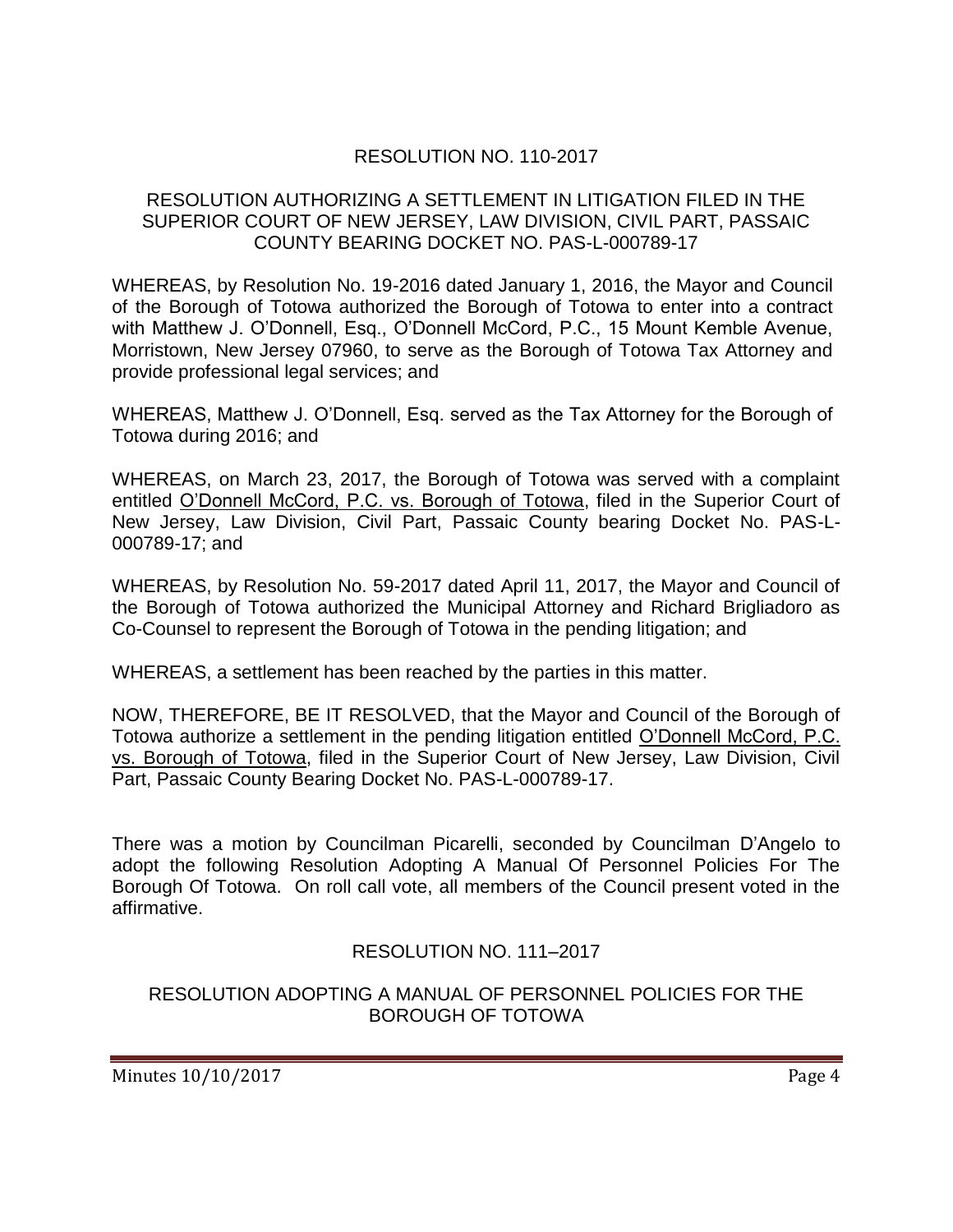WHEREAS, it is the policy of the Borough of Totowa to treat employees and prospective employees in a manner consistent with all applicable employment laws and regulations including, but not limited to Title VII of the Civil Rights Act of 1964, as amended by the Equal Opportunity Act of 1972, the Age Discrimination in Employment Act, the Equal Pay for Equal Work Act, the Fair Labor Standards Act, the New Jersey Law Against Discrimination, the Americans with Disabilities Act, the Family and Medical Leave Act, the Conscientious Employee Protection Act, the Public Employee Occupational Safety and Health Act, the New Jersey Workers Compensation Act, the Federal Consolidated Omnibus Budget Reconciliation Act (COBRA) and the Open Public Meeting Act; and

WHEREAS, the Mayor and Council of the Borough of Totowa has determined that there is a need for personnel policies and procedures to ensure that employees and prospective employees are treated in a manner consistent with these laws and regulations.

NOW, THEREFORE, BE IT RESOLVED, that the Mayor and Council of the Borough of Totowa do hereby adopt the Personnel Policies and Procedures Manual for the Borough of Totowa.

BE IT FURTHER RESOLVED, that these personnel policies and procedures shall apply to all municipal officials, appointees, employees, volunteers and independent contractors. In the event there is a conflict between these rules and any collective bargaining agreement, personnel services contract or Federal or State law, the terms and conditions of that contract or law shall prevail. In all other cases, these policies and procedures shall prevail.

BE IT FURTHER RESOLVED, that this manual is intended to provide guidelines covering public service by municipal employees and is not a contract. The provisions of this manual may be amended and supplemented from time to time without notice and at the sole discretion of the Borough of Totowa Mayor and Council.

BE IT FURTHER RESOLVED, that to the maximum extent permitted by law, employment practices for the municipality shall operate under the legal doctrine, known as "employment at will."

BE IT FURTHER RESOLVED, that the Municipal Clerk and all managerial/supervisory personnel are responsible for these employment practices. The Deputy Clerk and the Municipal Attorney shall assist the Municipal Clerk in the implementation of the policies and procedures in this manual.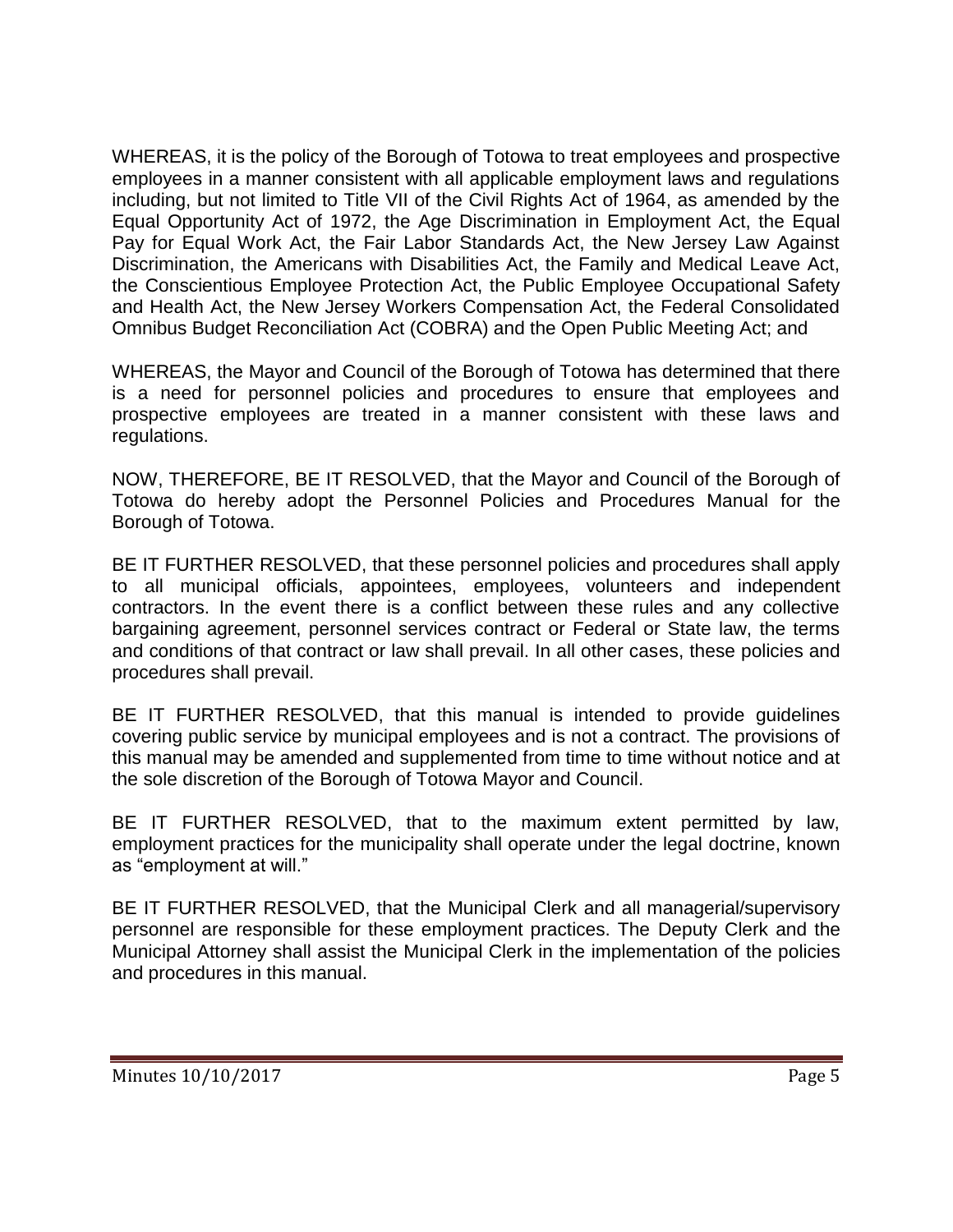There was a motion by Councilman Picarelli, seconded by Councilman D'Angelo to approve payment of the  $4<sup>th</sup>$  Quarter 2017 Budget Allotment to the Borough of Totowa Public Library in the amount of \$178,154.00. On roll call vote, all members of the Council present voted in the affirmative.

COMMITTEE ON PUBLIC SAFETY:

A letter from AAA North Jersey inviting the Mayor and Police Chief to attend the 2017 AAA Community Traffic Safety Awards Luncheon on Wednesday, October 25, 2017 at 11:00 a.m. at The Brownstone was received and filed.

COMMITTEE ON PUBLIC WORKS:

A letter from the Totowa Public Schools Superintendent Patricia Capitelli thanking the Mayor and Council and DPW Laborer Todd Pohlman for the recent repair of the sidewalk in front of Memorial School was received and filed with a copy to be placed in his personnel jacket.

COMMITTEE ON ENGINEERING & PUBLIC PROPERTY:

A letter was received from The Serra Club requesting permission to use the Municipal Parking Lot on Saturday, October 21, 2017 for a trip to the Sands Casino. There was a motion by Councilwoman Fontanella, seconded by Councilwoman Andriani to grant permission. On roll call vote, all members of the Council present voted in the affirmative. Councilman D'Angelo abstained from the voting.

A letter was received from the St. James Seniors requesting permission to use the Municipal Parking Lot on Wednesday, November 8, 2017. There was a motion by Councilwoman Fontanella, seconded by Councilwoman Andriani to grant permission. On roll call vote, all members of the Council present voted in the affirmative.